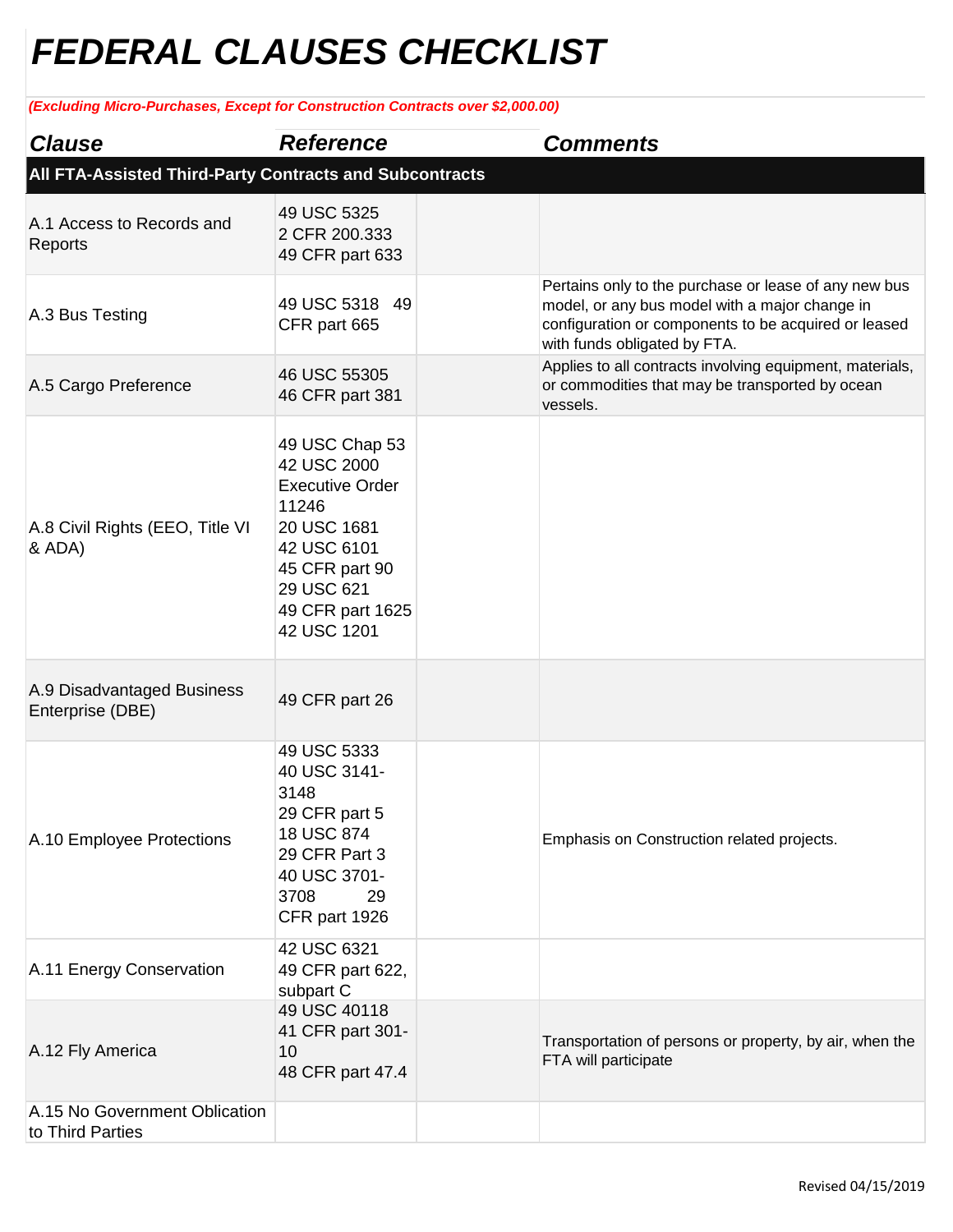| <b>Clause</b>                                                                        | <b>Reference</b>                                                                                  | <b>Comments</b>                                                                                                               |
|--------------------------------------------------------------------------------------|---------------------------------------------------------------------------------------------------|-------------------------------------------------------------------------------------------------------------------------------|
| A. 16 Patent Rights and Rights<br>in Data                                            | 2 CFR part 200,<br>App II (F)<br>37 CFR part 401                                                  |                                                                                                                               |
| A. 17 Pre-Award and Post-<br>Delivery Audits of Rolling Stock<br>Purchases           | 49 USC 5323<br>49 CFR part 663                                                                    |                                                                                                                               |
| A. 18 Program Fraud and False<br>or Fraudulent Statements and<br><b>Related Acts</b> | 49 USC 5323<br>(I)(1)<br>31 USC 3801-<br>3812<br>18 USC 1001<br>49 CFR part 31                    |                                                                                                                               |
| A. 19 Purblic Transportation<br><b>Employee Protective</b><br>Arrangements           | 49 USC 5333<br>$(b)'$ ("13(c)")<br>29 CFR part 215                                                | Each contract for transit operations performed by<br>employees of a Contractor recognized by FTA to be a<br>transit operator. |
| A. 21 Safe Operation of Motor<br>Vehicles                                            | 23 USC part 402<br><b>Exec Ord 13043</b><br><b>Exec Ord 13512</b><br><b>US DOT Ord</b><br>3902.10 |                                                                                                                               |
| A. 22 School Bus Operations                                                          | Not applicable                                                                                    |                                                                                                                               |
| A. 23 Seismic Safety                                                                 | 42 USC 7701<br>49 CFR part 41<br><b>Exec Ord 12699</b>                                            | Contracts for the construction of new buildings or<br>additions to existing buildings                                         |
| A. 24 Substance Abuse<br>Requirements                                                | 49 USC 5331<br>49 CFR part 655<br>49 CFR part 40                                                  | Contractors who perform Safety-Sensitive Functions                                                                            |
| <b>Awards Exceeding \$10,000</b>                                                     |                                                                                                   |                                                                                                                               |
| A. 20 Recycled Products                                                              | 42 USC 6962<br>40 CFR part 247<br>2 CFR part<br>200.322                                           |                                                                                                                               |
| A. 25 Termination                                                                    | 2 CFR 200.339<br>2 CFR part 200,<br>Append II (B)                                                 |                                                                                                                               |
| <b>Awards Exceeding \$25,000.00</b>                                                  |                                                                                                   |                                                                                                                               |